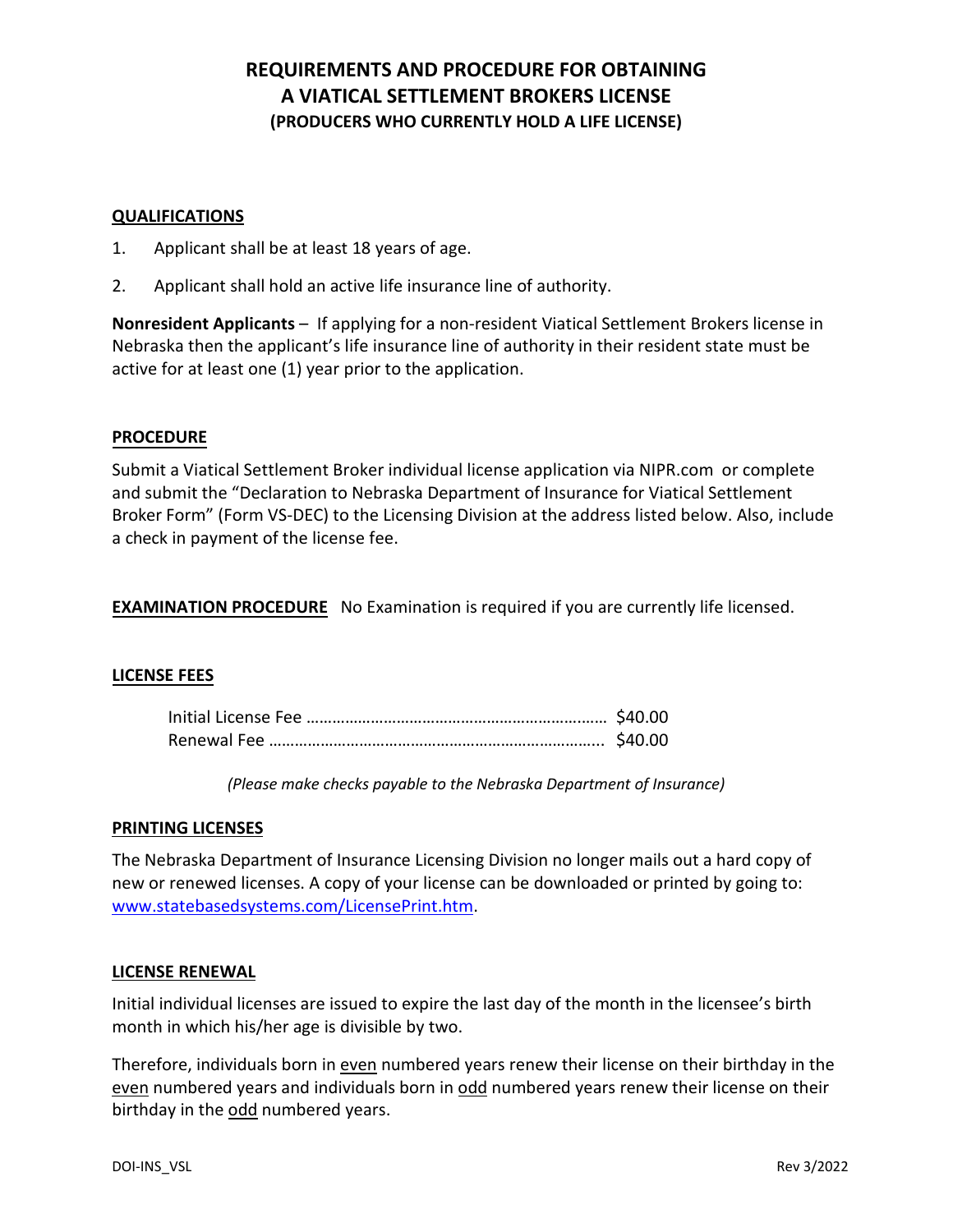## **CONTINUING EDUCATION REQUIREMENTS (2 YEARS) APPLIES TO RESIDENT LICENSEES ONLY**

A resident life producer is required to complete twenty-four hours of continuing education activities; Three (3) of the 24 hours must be in the area of insurance related ethics.

Detailed information regarding the two-year continuing education requirements are available from the Department upon request.

## **CHANGE OF ADDRESS**

Any person licensed under the Viatical Settlements Act shall notify the Department within thirty (30) days of any change of residential or business address. Form DOI-9110 must be submitted to report a change of address.

Reasonable accommodations for disabled persons available upon request at (402) 471-2201. TDD users 800-833-7352 for relay to (402) 471-2201

> **NEBRASKA DEPARTMENT OF INSURANCE INSURANCE LICENSING DIVISION P.O. BOX 95087 LINCOLN, NE 68509-5087**

**E-mail: doi.licensing@Nebraska.gov Licensing Division: (402) 471-4913 DOI Main Line: (402) 471-2201 Toll Free: (833) 410-5609 Fax: (402) 471-4610**